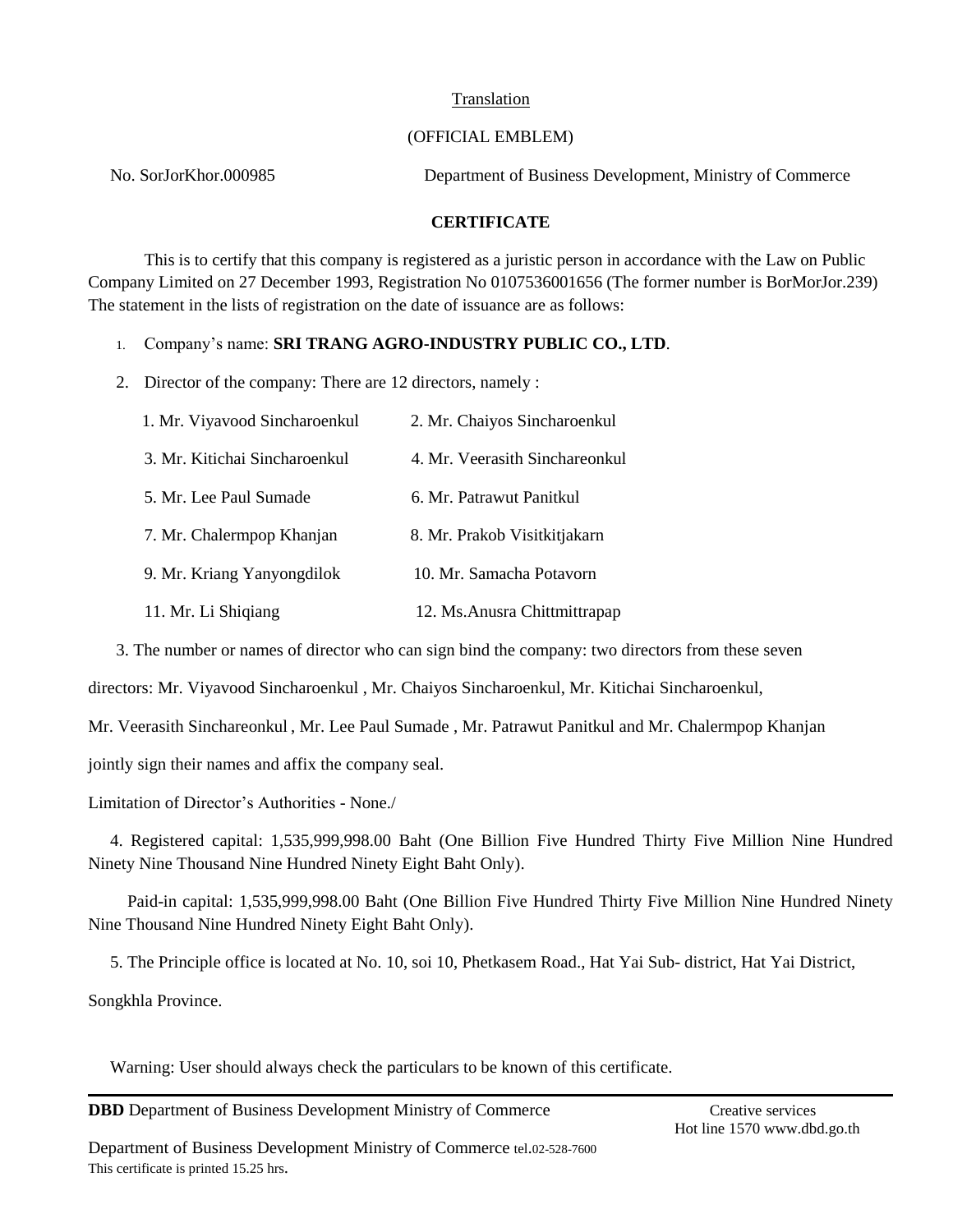### (OFFICIAL EMBLEM)

No. SorJorKhor.000985 Department of Business Development, Ministry of Commerce

#### **CERTIFICATE**

 Branch Office (1) is located at No.13/1-5 Ching Chit Road., Thap Thiang Sub-district, Mueang Trang District, Trang Province.

Branch Office (2) is located at No. 99/3 Village no.7, Kanchanawanit Road, Phang La Sub-district,

Sa Dao District, Songkhla Province.

Branch Office (3) is located at No. 57 Park Ventures Ecoplex Building, Units no. 1701, 1707-1712

Floor 17, Units no. 1203-1206 Floor 12 ,Wireless Road, Lumpini Sub-district, Pathumwan District,

Bangkok Metropolis.

Branch Office (4) is located at No. 1 Village no.2, Tham Yai Sub-district, Thung Song District,

Nakhon Si Thammarat Province.

Branch Office (5) is located at No. 399 Village no. 7, Huai Nang Sub-district, Huai Yot District,

Trang Province.

Branch Office (6) is located at No. 101/1-4 Village no.7, Phlai Wat Sub-district, Kanchanadit

District, Surat Thani Province.

Branch Office (7) is located at No. 68/2 Village no.4, Surat Thani - Phun Phin Road, Wat Pra Du

Sub-district, Mueang Surat Thani District, Surat Thani Province.

Branch Office (8) is located at No. 41/1 Village no. 13, Don Yang Sub-district, Pathio District,

Chumphon Province.

Branch Office (9) is located at No. 139 Village no.2 Trang- Sikao Road, Na Mueang Phet Sub-

District, Sikao District, Trang Province.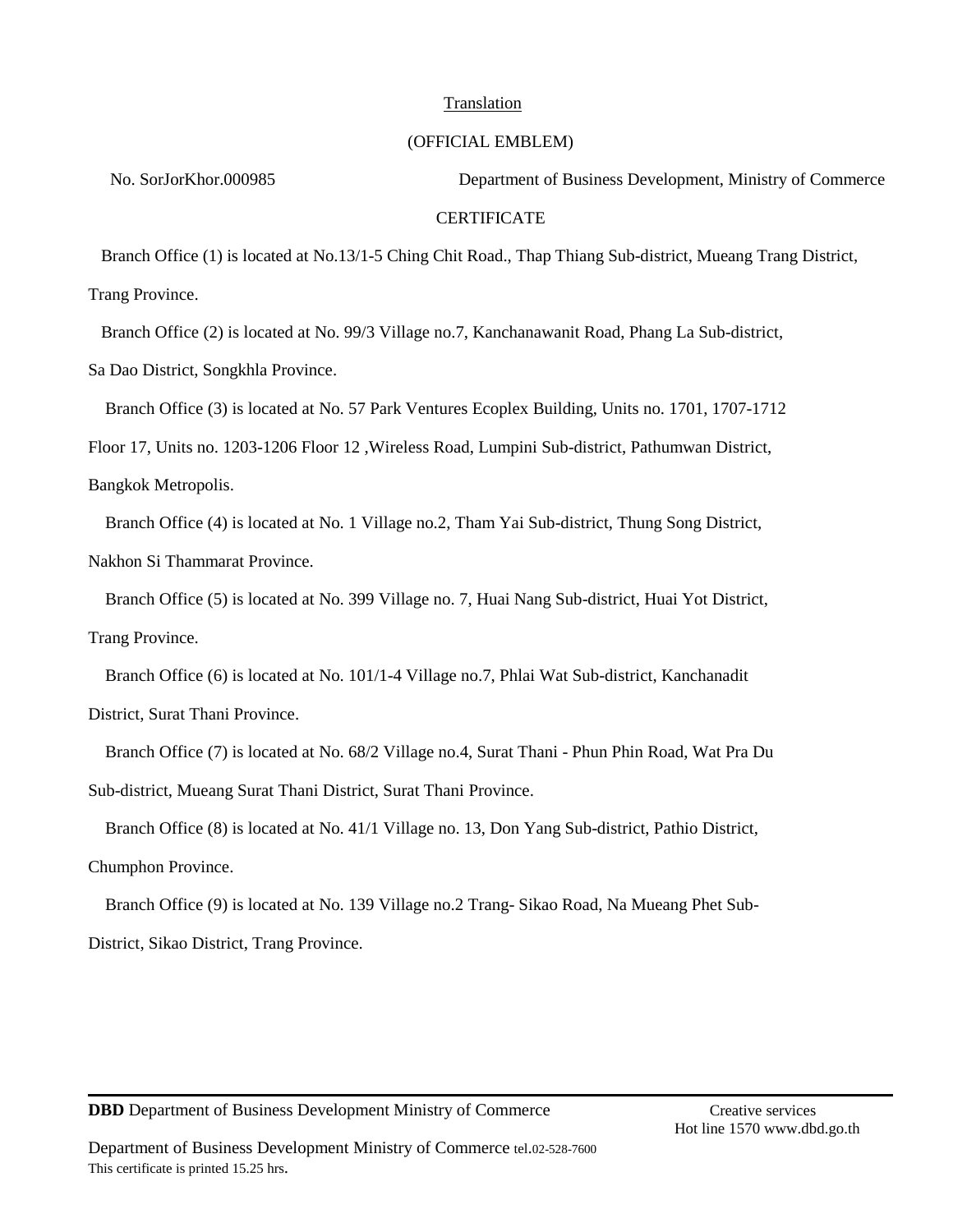### (OFFICIAL EMBLEM)

No. SorJorKhor.000985 Department of Business Development, Ministry of Commerce

#### **CERTIFICATE**

Branch Office (10) is located at No. 136/1 Village no.1, Sirorot Road, Khao Thum Sub-district,

Yarang District, Pattani Province.

Branch Office (11) is located at No. 328 Village no.7, Nong Na Kham Sub-district, Mueang Udon

Thani District, Udon Thani Province.

Branch Office (12) is located at No. 218 Village no.7, Mueang Si Khai Sub-district, Warin Chamrap

District, Ubon Ratchathani Province.

Branch Office (13) is located at No. 28 Village no.11, Nong Phra Sub-district, Wang Thong District,

Phitsanulok Province.

 Branch Office (14) is located at No.18 Village no.5, Sala Lamduan Sub-district, Mueang Sa Kaeo District, Sa Kaeo Province.

Branch Office (15) is located at No.218 Village no.4, Phai Sub-district, Mueang Kalasin District,

Kalasin Province.

Branch Office (16) is located at No.171/1 Village no.4, Tasa-ad Sub-district, Na duang District,

Loei Province.

Branch Office (17) is located at No.88/8 Village no.5, Lubobuesa Sub-district, Yi-ngo District,

Narathiwat Province.

Branch Office (18) is located at No.192 Village no.9, Napiang Sub-district, Kusuman District,

Sakon Nakhon Province.

Branch Office (19) is located at No.272 Village no.12, Yanghom Sub-district, Khun Tan District,

Chiang Rai Province.

**DBD** Department of Business Development Ministry of Commerce Creative services